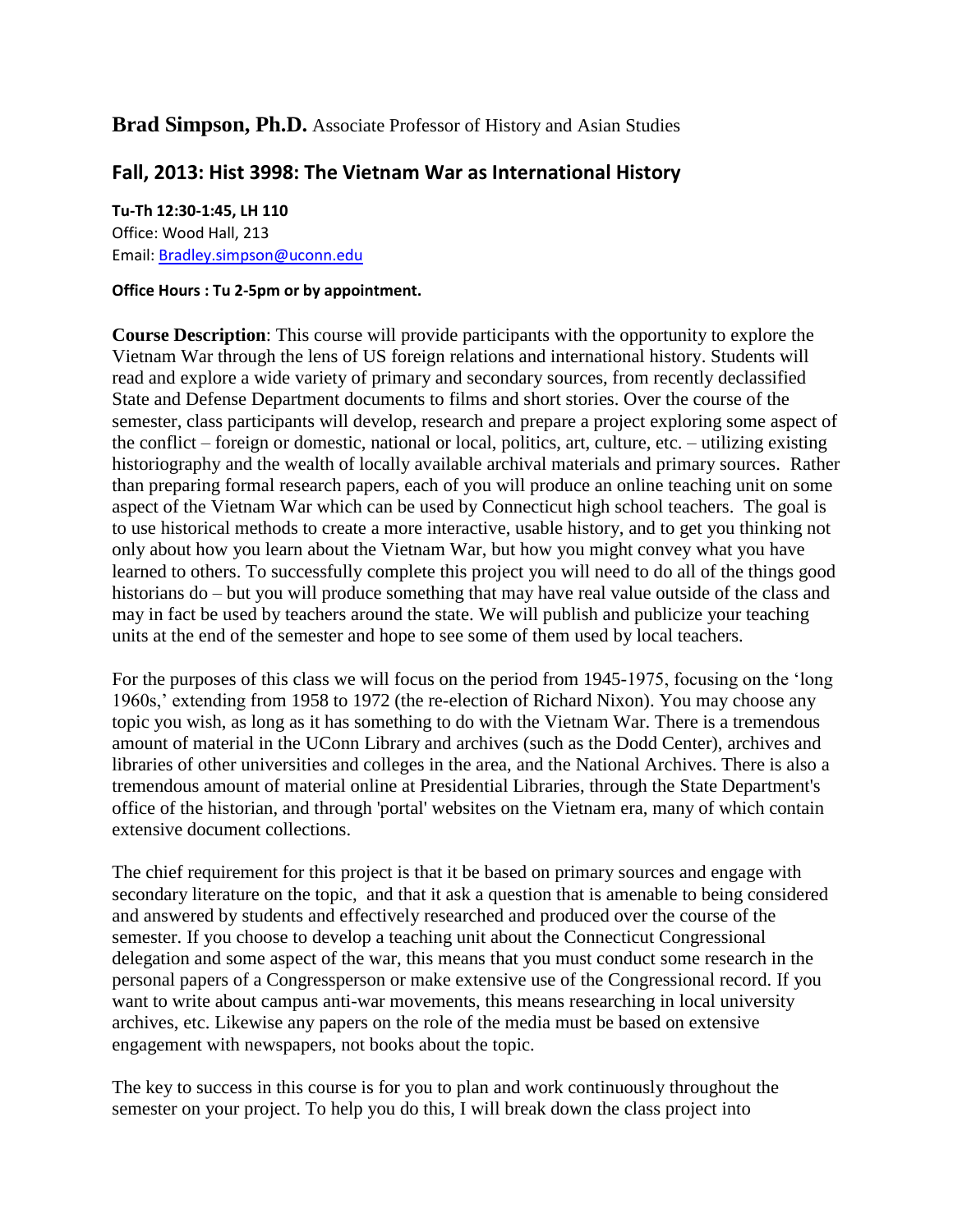manageable parts that will be due throughout the term. Each part is worth a portion of your total grade. We will work with folks from the Digital Learning Center to help teach you how to construct a basic wiki page (if you don't already know how), and hopefully talk to a local history teacher about how to write a learning unit appropriate to high school students. The syllabus is sort of work in progress that may change over the course of the semester in response to your evolving needs and those of the class projects you will be creating.

# **Required Texts (Available at the student bookstore) or used on Amazon.com**

## Christian Appy, *Patriots: The Vietnam War remembered from all sides* (Penguin, 2004)

Marilyn Young, John Fitzgerald, Tom Grunfeld, *The Vietnam War: A History in Documents*

Andrew Rotter, Light at the End of the Tunnel: A Vietnam War Anthology, 3<sup>rd</sup> Edition (If you order from Amazon or someplace, make sure to get the third edition!)

## Bao Ninh, *The Sorrow of War*

STRONGLY ENCOURAGED: Mary Lynn Rampolla, A Pocket Guide to Writing in History*,* 4th edition (Bedford/St. Martin's, 2004).

## **Husky CT**

This course will make extensive use of Husky CT's online course system. Throughout the semester I will post directions and handouts here. Any change to the syllabus, assignments, or deadlines will also be posted here, so check our site regularly before class meetings. I will communicate with you through your U Conn email account, so please make sure to check this account or have your email forwarded from it.

There will be a series of articles posted to Blackboard which examine the historiography of the Vietnam Era in greater depth.

## **Class Project**

Remember that you need to begin conceptualizing and researching your project at the start of the semester in order to bring it to successful fruition by the end. I have provided a few examples of accessible materials you may want to consult in your research on the project page. I also encourage you to consult with me or with a research librarian about specific sources on your topic. The key is to get out and start digging early in the semester.

## **Writing:**

Full requirements for the final project are detailed under the above link. Here I will simply suggest that you work steadily throughout the semester on committing your thoughts to writing. Your teaching unit/project is the centerpiece of this course and it is expected to be a polished piece of work, so please DO NOT leave it to the last minute!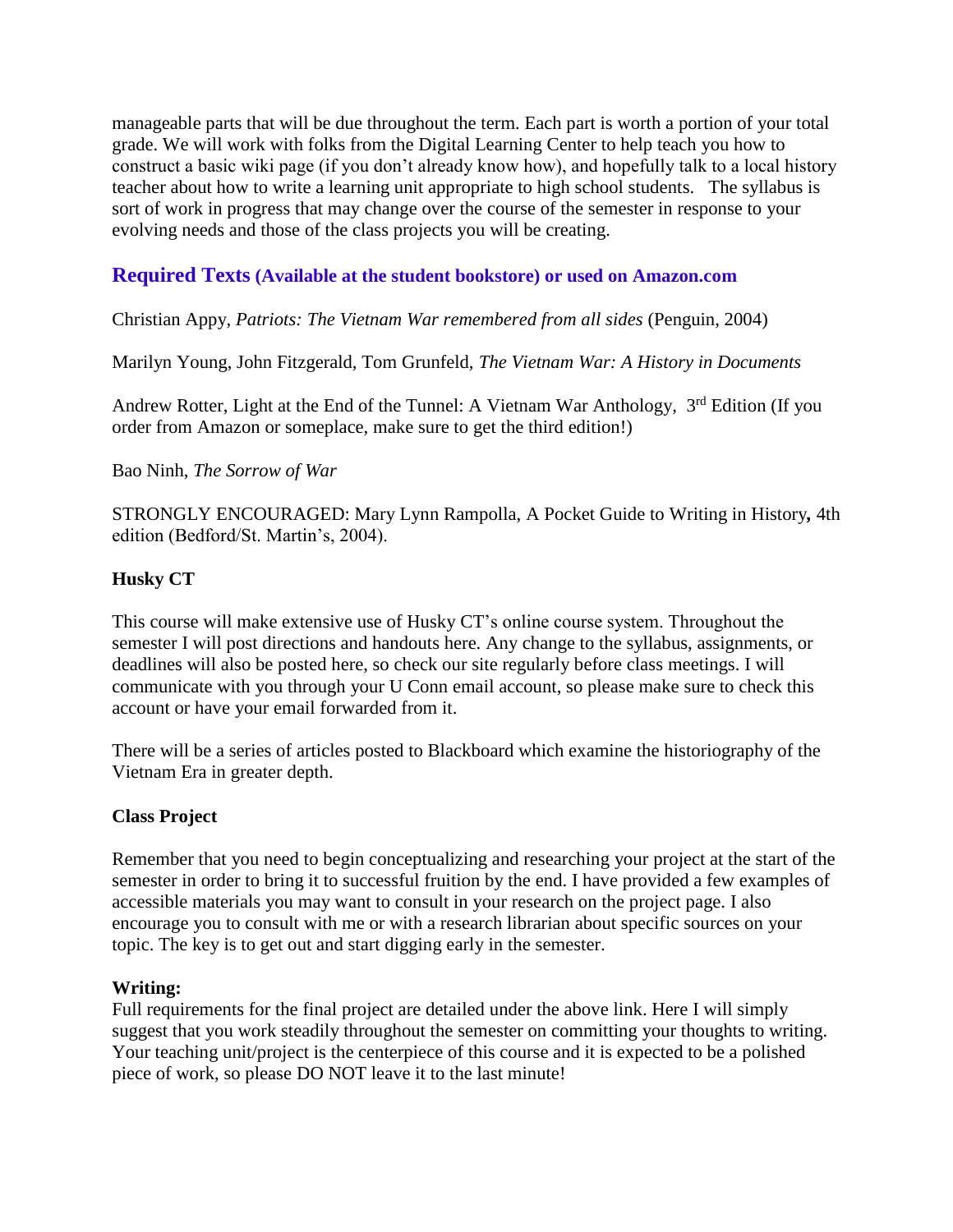I expect all project components to be completed in on the assigned due dates. You should also read the useful recent article [Reflections on Plagiarism](http://www.historians.org/Perspectives/Issues/2004/0402/0402vie1.cfm) in the American Historical Association magazine Perspectives. *Plagiarism will not be tolerated*.

#### REQUIREMENTS:

--Participation 30 %.

You are expected to attend and orally participate in class meetings and workshops. Additionally, you will write weekly reflective blog posts on the week's readings that will be shared and commented on by your peers.

- --Bibliography/historiography 10%
- --Narrative 10%
- --Annotated Document Collection 10%
- -- Teaching Plan 10%
- --Final project 30%

## **Course Schedule**

### **Week 1 – Course Introduction**

Aug 27 Introduction to the course

Aug 29 Vietnam and the crisis of European colonialism

Reading: Young, et al., pp. 6-25; Appy, pp. 3-35

### **Week 2 The First Indochina War**

Sept 3 WWII and the Origins of the US Commitment to Vietnam

Sept 5 – Americans and Asians at mid-century

Reading: Appy, pp. 35-60; Young, et al, 25-40; Rotter, Chapter 1 (3-33)

#### **Week 3 The US moves in, 1954-1960**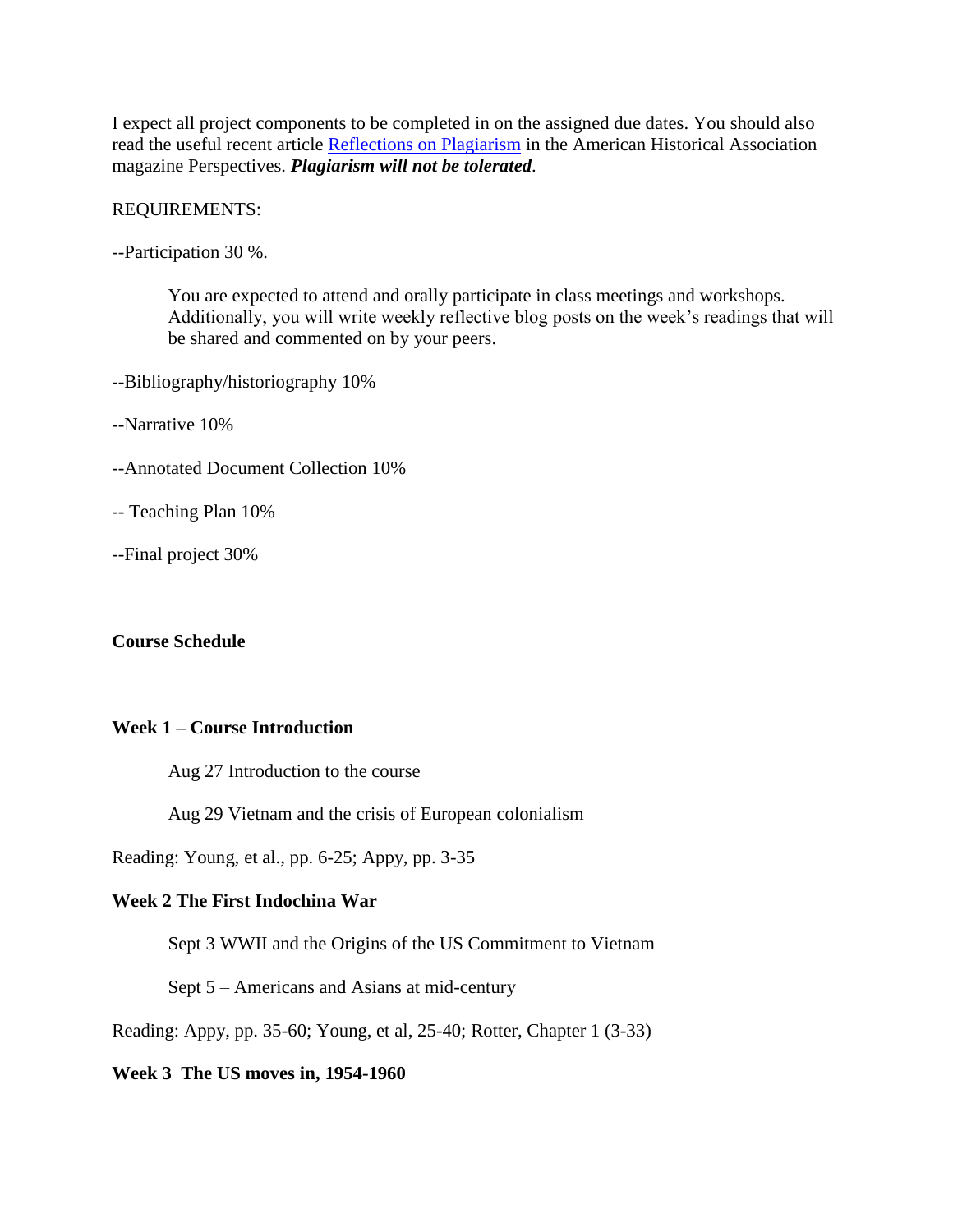Sept 10 Vietnam and the US commitment to Diem

Sept 12 The Burgeoning Regional Crisis

Reading: Rotter, Chapter 2 (34-60); Young, et al, Chapter 2 (41-67); Appy, pp. 44-60

#### **Week 4 Escalation, 1960-1963**

Sept 17 – The Kennedy Administration and the Crisis of American Manhood

Sept 19 – The Deepening War in the South

Reading: Rotter, 61-70; Young, pp. 58-67; Appy 60-101

### **Week 5 The American War – 1964-1968**

Sept 24 The decision for War

Sept 26 Constructing a Nation in South Vietnam

#### Reading:

Appy, 112-138; 200-262; Rotter, 70-109; Young, 67-89

#### **Week 6: Getting Out, 1968-1975**

Oct 1 Tet!

Oct 3 The Long Road to Paris

Reading: Rotter, 109-145; Young, 129-147; Appy 285-384

#### **Week 7 Representing the Vietnam War**

**Oct 8 – no class – watch film**

#### **Oct 10 Film discussion**

#### **Week 8 The Vietnamese Revolution, North and South**

Oct 15 The Revolution in the North

Oct 17 The Revolution in the South

Reading: Rotter, 145-196; Appy, 101-112, 138-142; 186-188; 190-195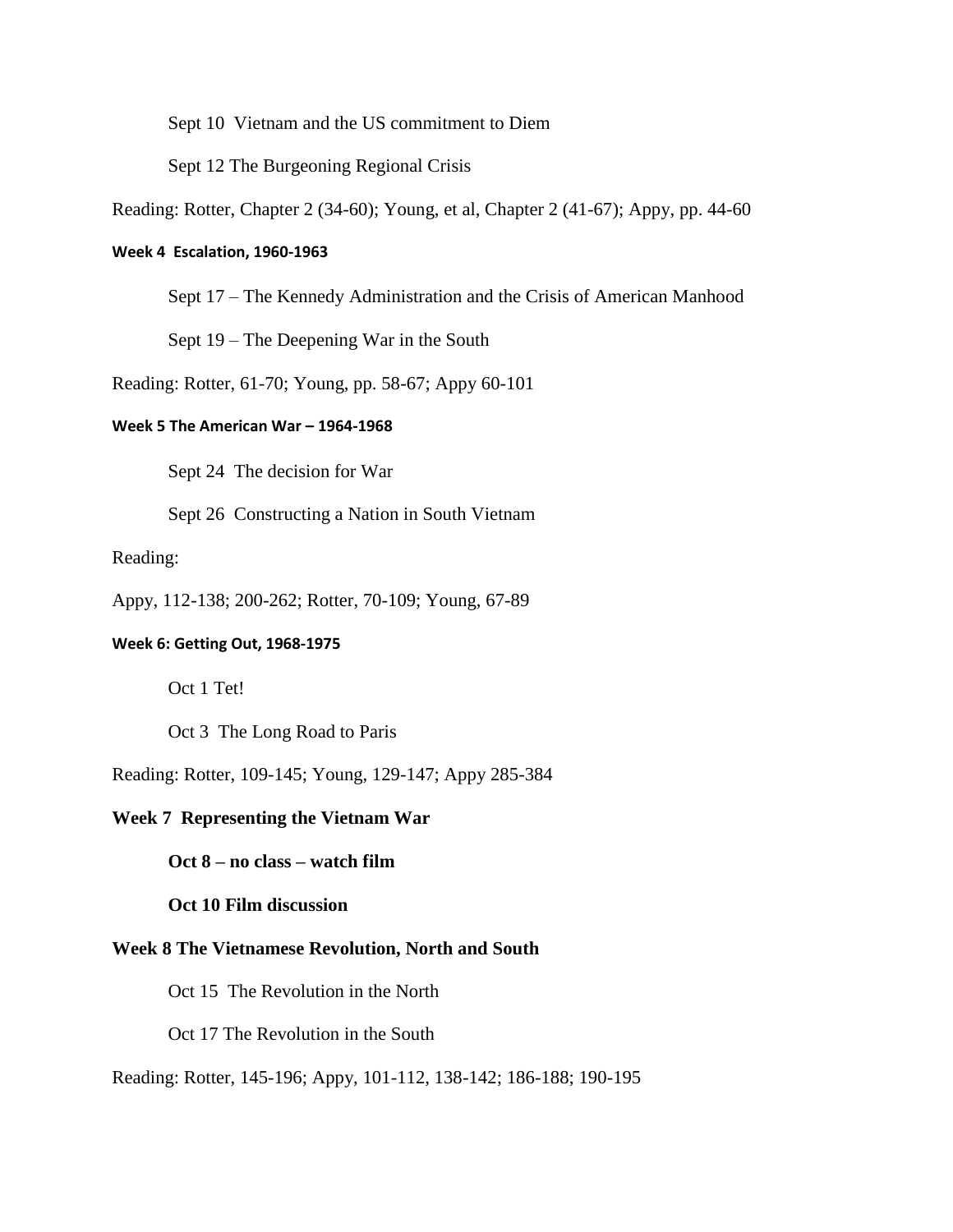#### **Week 9 The Experience of War – the US**

Oct 22 Soldiers

Oct 24 Society

Reading: Rotter, 196-237; 384-395; Appy 162-195; 200-262

#### **Week 10 The Experience of War - Vietnamese**

Oct 29 Soldiers

Oct 31 Society

Reading: Bao Ninh, The Sorrow of War, All

## **Week 11 International Dimensions of the War**

Nov 5 America's Allies and Vietnam

Nov 7 The Sino-Soviet Split and Vietnam

Reading: Rotter 237-279;

## **Week 12 The War at Home**

Nov 11 The Politics of War and Peace

Nov 14 Antiwar Movements

Reading: Rotter, pp. 395-416; Young, 117-129; Appy, 142-156; 262-285; 328-346

## **Week 13 Legacies**

Nov 19 The Legacies for Vietnam

Nov 21 The Legacies for the US

Reading: Rotter, 416-453; Young, 147-161; Appy 515-551